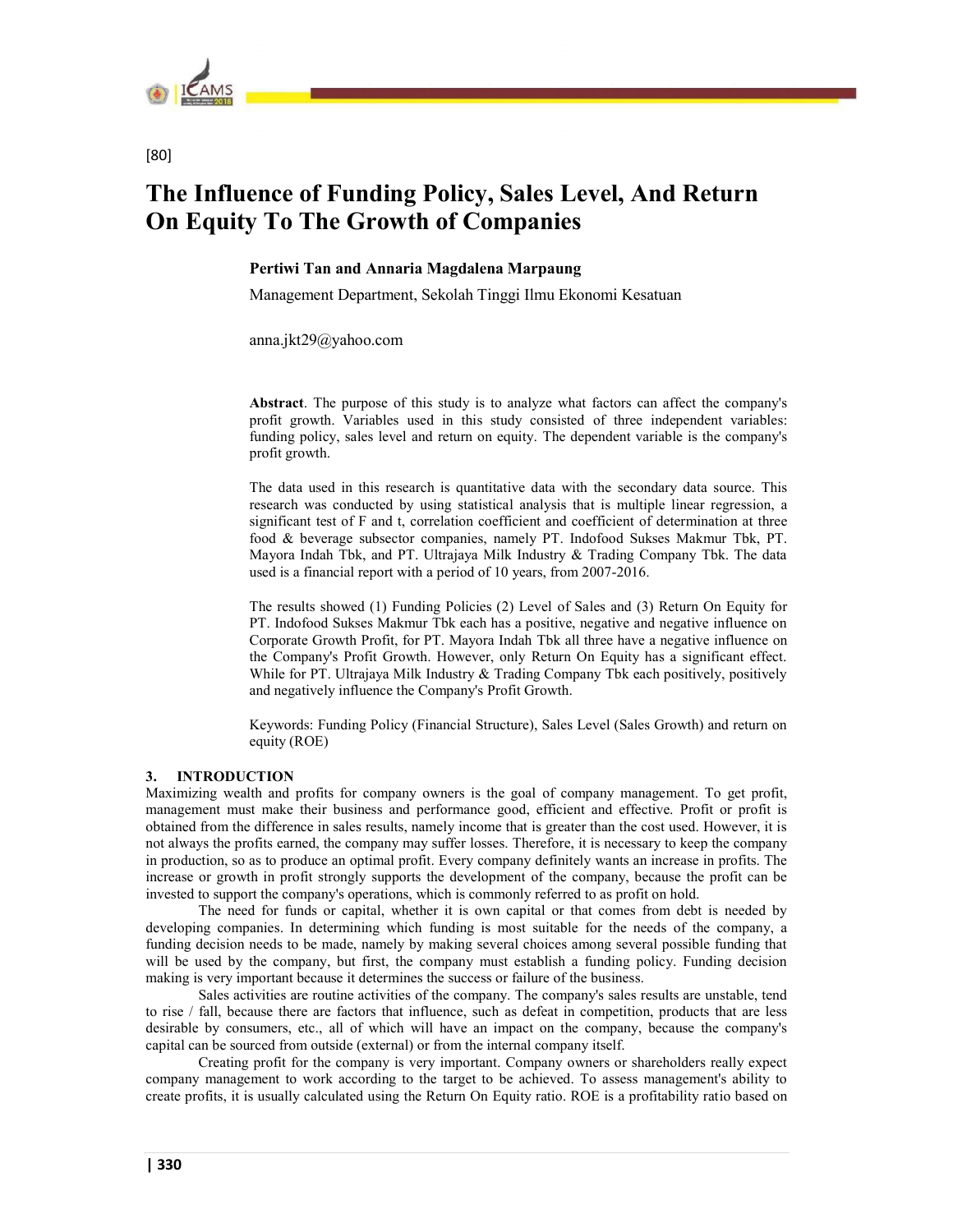

the shareholders' perspective on management. In practice, shareholders can terminate the employment relationship with the board of directors or management and appoint a new board of directors if the targets set are not met.

# 4. LITERATURE REVIEW

# Profit Growth

Profit is the difference between income and profit after deducting expenses and losses. Profit is one measure of operating activity and is calculated based on the basis of accrual accounting (K.R. Subramanyam & John J.Wild 2010: 4).

According to Gunawan and Wahyuni (2013: 64), the measure that is often used to determine the success or failure of company management is the profits earned by the company. Profit growth is the development of profits that occur in a company in a certain period of time whether experiencing a profit increase or vice versa has decreased (David H.M Hasibuan 2009: 36).

# Budgeting Policy

According to James E Anderson as quoted by M. Irfan Islamy (2009: 17). the policy is "a purposive course of action followed by an actor or set of actors in dealing with a problem or matter of concern". (A series of actions that have specific objectives followed and carried out by an actor or group of actors to solve a particular problem.

According to Ross, Westerfield and Jordan (2009: 295) Funding is part of financial terms. Generally, this term refers to long-term funding. Corporate funding activities aim to support the profit creation process. Funds are used as working capital for the operational activities of the company. The source of funds used can be obtained from internal funding sources or external funding sources.

# Level of Sales

According to Kotler (2006: 457), sales are a process in which the purchase needs and sales needs are met through the interchange of information and interests.

# Return On Equity

Return on Equity is one of the ratios in measuring profitability. The profitability ratio is the ratio to assess the company's ability to seek profits, this ratio also provides a measure of the level of management effectiveness of a company.

# RESEARCH METHOD

Research methods can be interpreted as a scientific way to obtain valid data with the aim of being found, developed, and proven, a certain knowledge so that in turn it can be used to meet, solve, and anticipate problems (Sugiyono, 2010: 5).

# Population and Sample

According to Sugiyono (2010: 80) population is "The area of generalization which consists of objects or subjects that have the quality of the definition set by researchers to study and then draw conclusions". The population in this study are companies in Indonesia that have gone public listed on the Indonesia Stock Exchange.

According to Sugiyono (2010: 80) the sample is "part of the amount and characteristics of the income". The sample criteria used in this study are:

- 1. A consumer goods company registered and active on the Indonesia Stock Exchange, for at least 10 years.
- 2. Having complete financial data needed.

# Operasional Variabel

Operational research variables are explanations of each variable used in the study of the indicators that shape it.

# Profit Growth

To calculate profit growth, the following formula can be used: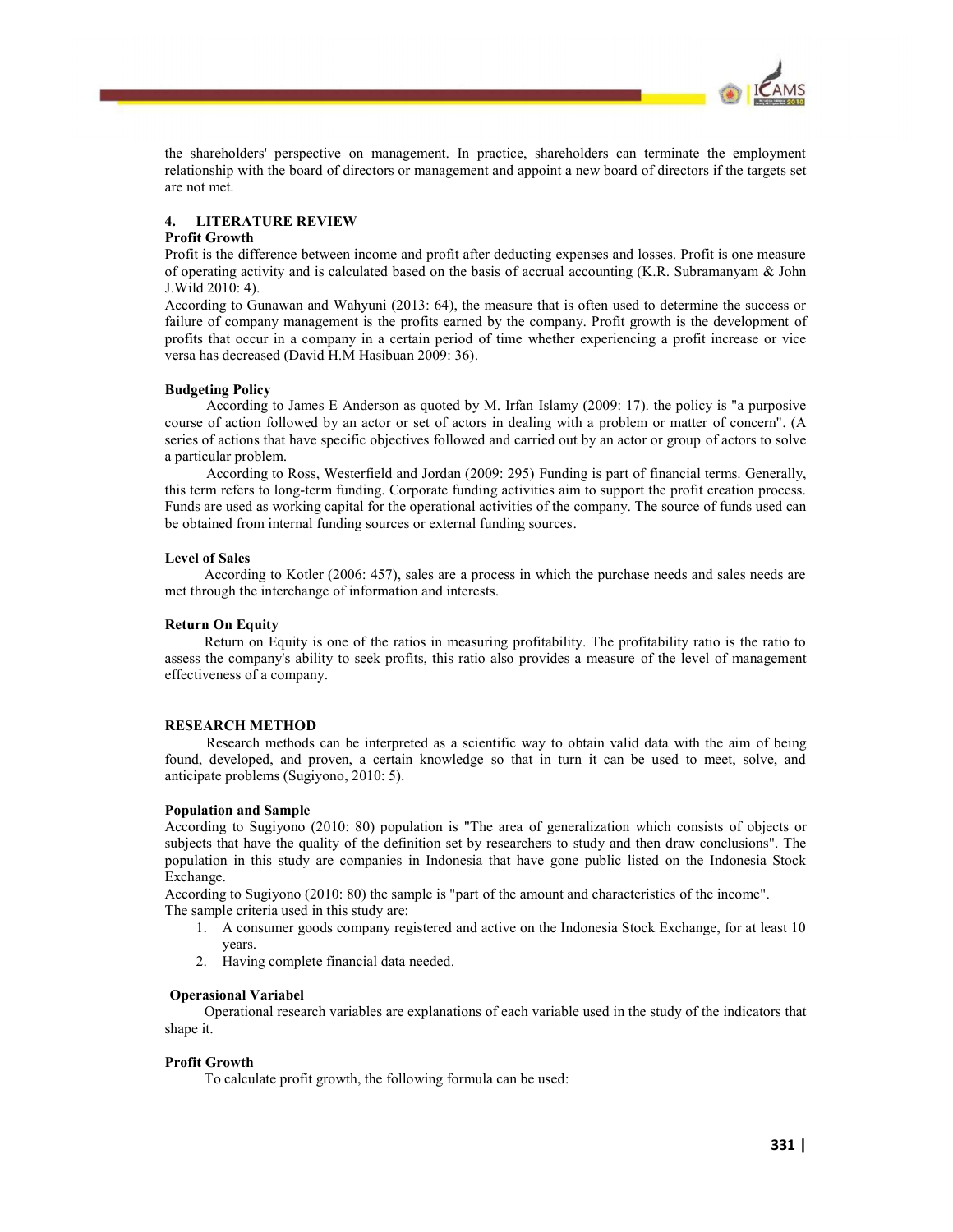

$$
Profit\ growth = \frac{Net\ profit_t - net\ profit_{t-1}}{Net\ Profit_{t-1}} \times 100\%
$$

# Budgeting Policy

The indicators used in the funding policy are:

$$
Financial Structure = \frac{CL}{(LTD + Equity)}
$$

# Sales Level

The sales growth rate is calculated by the following formula (Weston and Copeland 2008: 240):

$$
Sales Growth = \frac{Sales_t - Sales_{t-1}}{Sales_{t-1}} \times 100\%
$$

#### Data Analysis Method

Multiple Linear Regression

Multiple linear regression is an analysis that is used with the intention of predicting how the state (ups and downs) of the dependent variable (criterion), if two or more independent variables as predictor factors are manipulated (raised by value) (Sugiono 2010: 277), with the following formula :

 $Y = a + b_1 X_1 + b_2 X_2 + b_3 X_3 + E$ 

Y: Profit Growth

A: Constant coefficient

 $\beta$  (1-3) : Regression Coefficient

(Financial Structure, Sales Growth, ROE)

E: Error

#### Correlation Analysis

Correlation analysis is used to see the weak strength between independent variables with dependent variables. Following is the formula of the correlation coefficient:

$$
r = \frac{n\sum xy - (\sum x)(\sum y)}{\sqrt{\{n\sum x^2 - (\sum x)^2\} \{n\sum y^2 - (\sum y)^2\}}}
$$

Remarks :

 $r =$  correlation coefficient

 $n =$  Number of samples (lots of data in 10 years)

 $x =$ independent variable

(Funding policy, level of sales, and Return on Equity)

y = dependent variable (profit growth)

# Determinant Coefficient Analysis

According to Ghozali (2011: 97) "the coefficient of determination essentially measures how far the ability of the model to explain the variation of the independent variables'. The following is the formula of the coefficient of determination:<br> $KD = r^2 \times 100\%$ 

Remarks:

KD = Determinant Coefficient

 $r^2$  = Squares of Correlation Coefficients

#### T-Test

T-test basically shows "how far the influence of an explanatory/independent variable individually in explaining the variation of independent variables (Ghozali 2011: 98). The hypothesis is formulated as follows: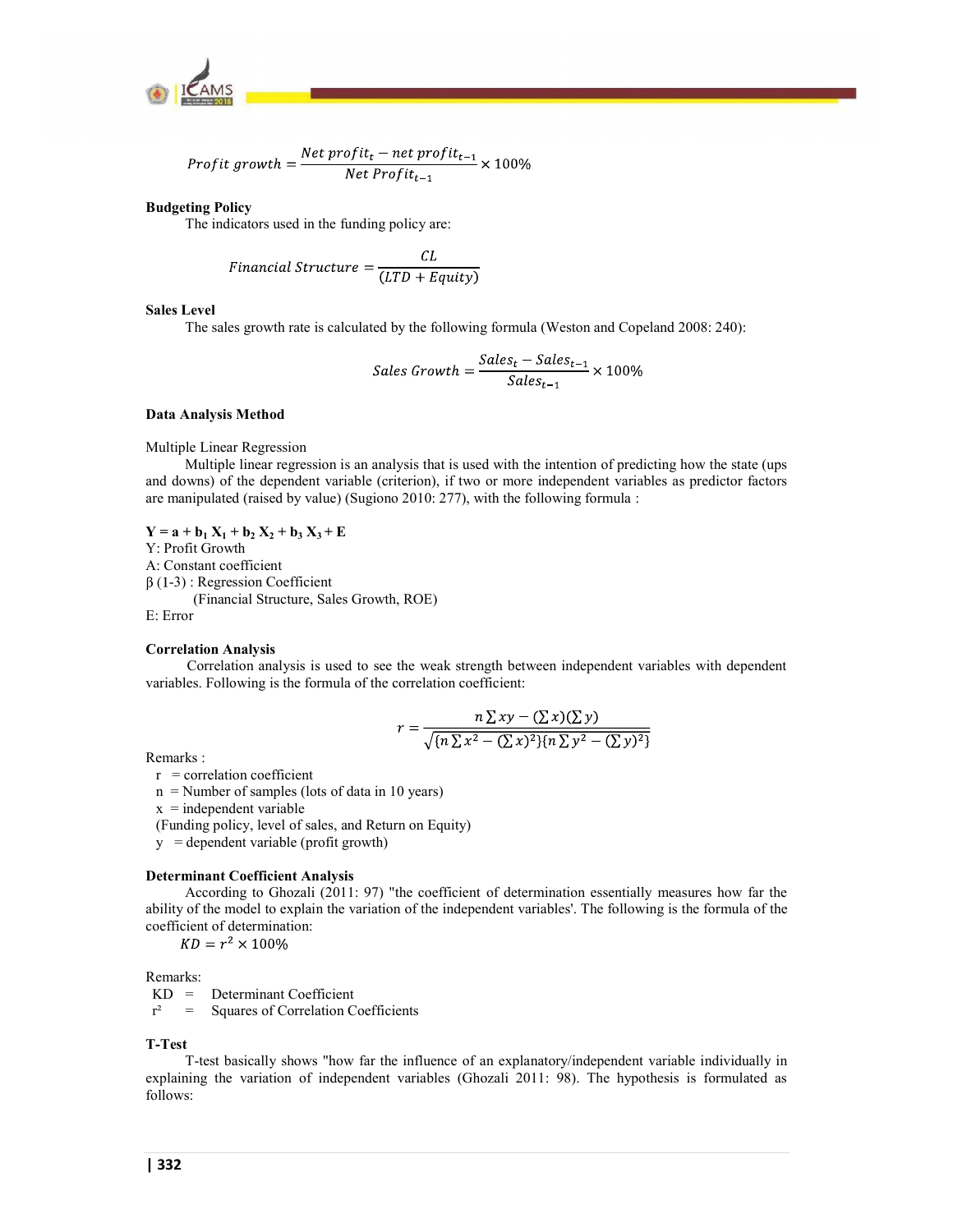

$$
t_{hit} = \frac{r\sqrt{(n-2)}}{\sqrt{1-r^2}}
$$

Remarks:  $R =$  correlation coefficient n = number of respondents (sample members)

Statistical research 1 H0:  $\beta$ 0 = 0, Funding Policy has no effect on profit growth. H1: β1  $\neq$  0, Funding policy affects profit growth.

Statistical research 2 H0:  $\beta$ 0 = 0, the level of sales does not affect profit growth. H1:  $\beta$ 1  $\neq$  0, the level of sales influences profit growth.

Statistical research 3 H0:  $\beta$ 0 = 0, Return on equity has no effect on profit growth. H1: β1  $\neq$  0, Return on equity influences earnings growth.

Statistics Research 4

 $H0: \beta0 = 0$ , Funding Policy, Level of sales and Return on equity have no effect on profit growth. H1:  $\beta$ 1  $\neq$  0, Funding Policy, Level of sales and Return on equity affect the profit growth.

# F-Test

According to Ghozali (2011: 98): "F statistic test basically shows whether all independent or free variables included in the model have a joint influence on the dependent/dependent variable". The F Test formula is as follows:

$$
F = \frac{R^2/(k-1)}{(1-R)^2/(n-k)}
$$

Remark:

R = correlation coefficient

 $k =$  number of independent variable

n = number of sample population

Research Hypothesis:

 $H_0: \beta_1 = \beta_2 = \beta_3 = 0$ , Funding Policy (X<sub>1</sub>), Level of Sales (X<sub>2</sub>), Return On Equity (X<sub>3</sub>) not influenced by profit growth (Y)  $H_1: \beta_1 = \beta_2 = \beta_3 \neq 0$ , Funding policy  $(X_1)$ , Sales level  $(X_2)$ , Return On Equity  $(X_3)$  influences the profit growth (Y).

# 3. RESULTS AND DISCUSSION

# PT. Indofood Sukses Makmur Tbk.

Based on the results of the study, it can be seen that the funding policy variable has no significant positive effect on earnings growth. The cause or reason for the insignificance of the funding policy variable (financial structure) on profit growth is the lack of precise composition or use in terms of liabilities namely current debt, long-term debt and equity used to meet funding needs, management has not been able to determine to fund for the company. Therefore, the funding policy has not been able to provide changes to the company's profit growth.

Meanwhile, it is known that the level of sales variable has a negative influence not significant on profit growth. The reason is the lack of management performance in maintaining the stability of the number of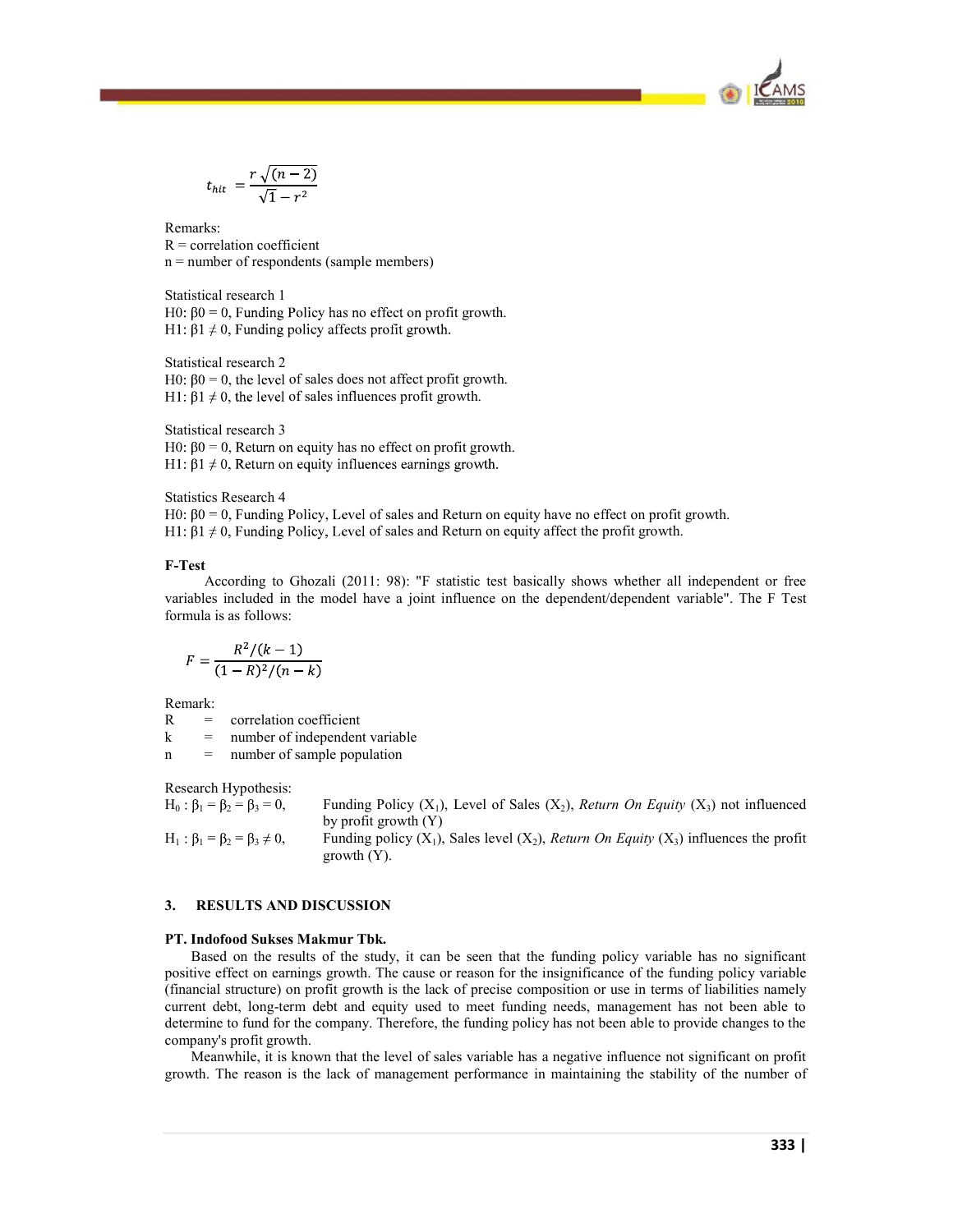

sales so as not to decline and try to reduce the costs and operating expenses incurred by the company. Therefore, the level of sales has not been able to influence the company's profit growth.

It is known that the variable return on equity has no significant negative effect on profit growth. The absence of significance between the effect of return on equity on company profit growth indicates that the lack of business and management performance in profit creation. Therefore, return on equity has not been able to influence the company's profit growth.

# PT. Mayora Indah Tbk

Based on the results of the study it can be seen that the funding policy variables have a negative and insignificant effect on earnings growth. The cause or reason for the insignificance of funding policy variables (financial structure) on profit growth is due to poor utilization and use of liabilities components, such as short-term debt, long-term debt, and equity, so as not to have an influence on profit growth.

For sales level variables have a negative influence not significant on earnings growth. The reason is that the company's sales activity has not been stable, there is still an increase and decrease that occurs so that it has not been able to influence profit growth.

It is known that the variable return on equity has a negative but significant influence on the profit growth of PT. Mayora Indah Tbk. The significance of the effect between the effect of return on equity on company profit growth indicates that management has worked well and effectively, so as to create efficiency in the company in obtaining profits or profits. Therefore, return on equity can affect the company's profit growth.

#### Ultrajaya Milk Industry & Trading Company Tbk.

It is known that the funding policy variable has a positive and not significant effect on profit growth. Just as in the previous two companies the cause or reason for insignificance is the lack of good use and management of components in terms of liabilities such as short-term debt, long-term debt, and equity so as not to have an influence on profit growth.

Based on the results of the study it can be seen that the level of sales variable has a positive and not significant effect on earnings growth. The reason is that the company has not been able to manage costs, expenses, and expenses well and is not trying enough in marketing and promotion of its products. Therefore there is no effect on profit growth.

Meanwhile, it is known that the variable return on equity has a negative effect not significant on profit growth, this indicates a lack of business and management performance in profit creation. So that the company has not been able to maximize profitability. Therefore, return on equity has not been able to influence the company's profit growth.

# 4. CONCLUSION AND SUGGESTIONS

#### **CONCLUSION**

Based on the results of the research and discussion above, it can be concluded:

- 
- 1. PT. Indofood Sukses Makmur Tbk<br>
a. Funding Policy variable (X1) partially does not have a significant effect on the company's Profit Growth (Y).
	- b. The Sales Level variable (X2) partially does not have a significant effect on the company's Profit Growth (Y). c. Variable Turnover return on equity does not have a significant effect on the company's Profit
	- Growth (Y).
	- d. Funding Policy Variables  $(X1)$ , Sales Level  $(X2)$ , and return on equity  $(X3)$  simultaneously have insignificant influence on the company's Profit Growth (Y).
	- 2. PT. Mayora Indah Tbk
	- e. Funding Policy variable (X1) partially does not have a significant effect on the company's Profit Growth (Y).
	- f. The Sales Level variable (X2) partially does not have a significant effect on the company's Profit Growth (Y).
	- g. Variable Turnover of return on equity partially has a significant effect on the company's Profit Growth (Y).
	- h. Funding Policy Variables (X1), Sales Level (X2), and return on equity (X3) simultaneously have insignificant influence on the company's Profit Growth (Y).
	- i. PT. Ultrajaya Milk Industry & Trading Company Tbk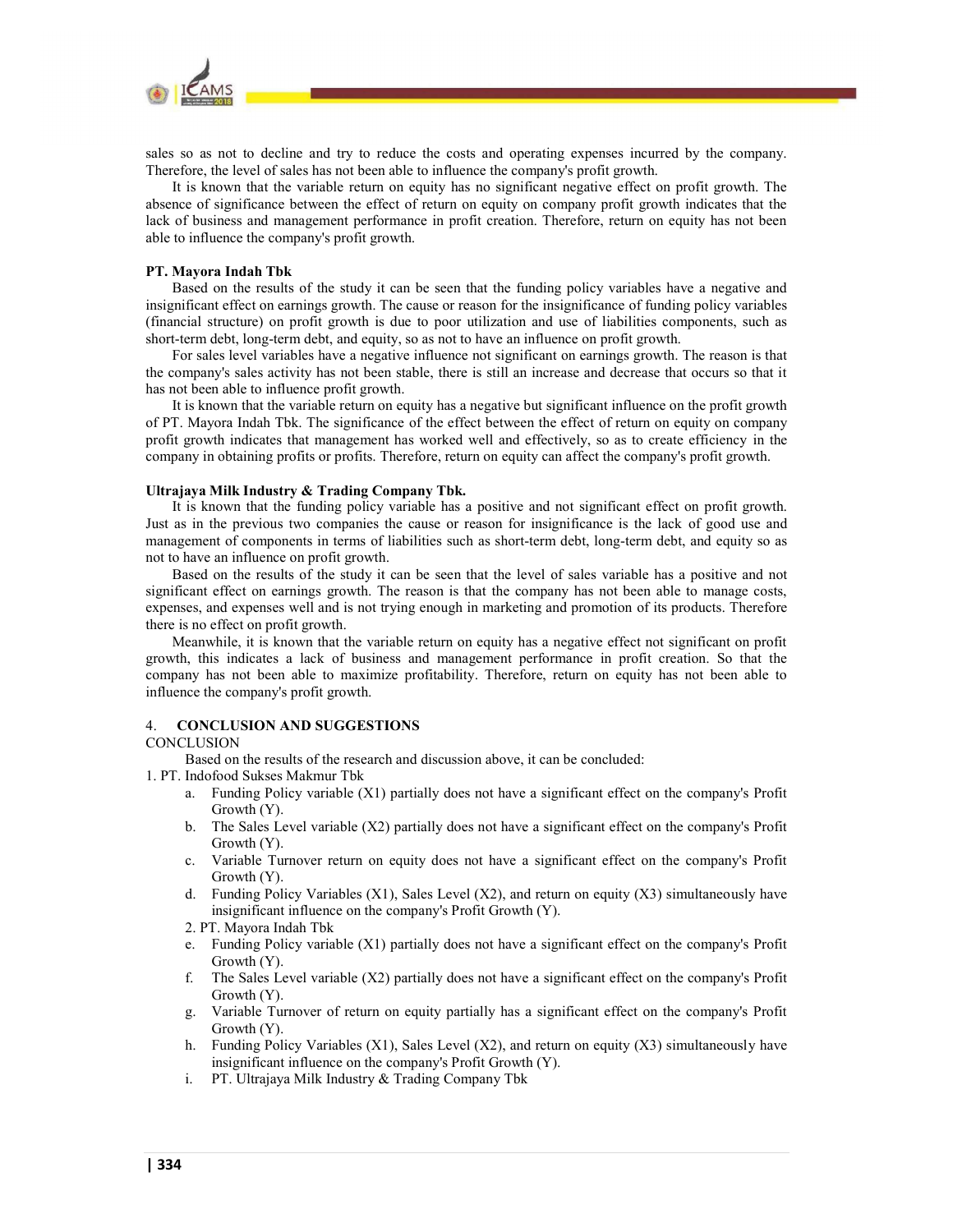

- j. Funding Policy variable (X1) partially does not have a significant effect on the company's Profit Growth (Y).
- k. The Sales Level variable (X2) partially does not have a significant effect on the company's Profit Growth (Y).
- l. Variable Turnover return on equity does not have a significant effect on the company's Profit Growth (Y).<br>m. Funding Policy Variables (X1), Sales Level (X2), and return on equity (X3) simultaneously have
- insignificant influence on the company's Profit Growth (Y).

# SUGGESTION

The suggestions that can be given in this study are:

1. For research that will develop the results of this study, it is recommended to add other variables with different research objects.

# **REFERENCES**

- [1] Andriyani, Ima. 2015. Pengaruh Rasio Keuangan Terhadap Pertumbuhan Laba Pada Perusahaan Pertambangan Yang Terdaftar Di Bursa Efek Indonesia. Jurnal Manajemen dan Bisnis Sriwijaya Vol.13 No.3 : hal 344-358.
- [2] A.Ross, Stephen, dkk. 2015. Pengantar Keuangan Perusahaan (Fundamentals of Corporate Finance) Edisi Global Asia. Jakarta : Salemba Empat.
- [3] Fahmi, Irham. 2014. Analisis Laporan Keuangan. Bandung : ALFABETA cv
- [4] Ghozali, Imam. 2011. Aplikasi Analisis Multivariate Dengan Program SPSS. Semarang : Universitas Diponegoro.
- [5] Gunawan, Ade dan Wahyuni, Sri Safitri. 2013. Pengaruh Rasio Keuangan Terhadap Pertumbuhan Laba Pada Perusahaan Perdagangan Di Indonesia. Jurnal Manajemen & Bisnis Volume 13 No.1.
- [6] Harmono. 2011. Manajemen Keuangan Berbasis Balanced Scorecard Pendekatan Teori, Kasus dan Riset Bisnis Edisi 1. Jakarta : Bumi Aksara.
- [7] Hasibuan, David H.M. 2009. Analisis Pertumbuhan Laba Terhadap Nilai Perusahaan (Profit Growth Analysis). Jurnal Ilmiah Kesatuan Nomor 2 Volume 11.
- [8] Houston dan Brigham, E.F. 2009. Fundamentals of Financial Management Dasar-Dasar Manajemen Keuangan Edisi 10. Jakarta : Salemba Empat
- [9] Idrus, Muhammad. 2009. Metode Penelitian Ilmu Sosial : Pendekatan Kualitatif dan Kuantitatif. Jakarta : Erlangga
- [10] Islamy, M.Irfan. 2009. Prinsip-Prinsip Perumusan Kebijakan Negara. Jakarta : Bumi Aksara.
- [11] Julianty, Elly. 2014. Pengaruh Current Ratio (CR), Debt To Equity Ratio (DER), Total Asset Turnover (TATO), Net Profit Margin (NPM), dan Return On Equity (ROE) Terhadap Pertumbuhan Laba pada Perusahaan Property & Real Estate yang terdaftar di BEI Periode 2010-2013. Universitas Maritim Raja Ali Haji Tanjungpinang
- [12] Kodrat, David Sukardi dan Herdinata Christian. 2009. Manajemen Keuangan Based On Empirical Research. Surabaya : Graha Ilmu
- [13] Mahaputra, I Nyoman Kusuma Adnyana. 2012. Pengaruh Rasio-Rasio Keuangan Terhadap Pertumbuhan Laba Pada Perusahaan Manufaktur Yang Terdaftar Di Bei. Jurnal Akuntansi & Bisnis Vol. 7, No. 2.
- [14] Martono dan Harjito. 2010. Manajemen Keuangan Edisi 3. Yogyakarta : Ekonisia
- [15] Ross, Westerfield dan Jordan. 2009. Pengantar Keuangan Perusahaan Edisi Delapan. Jakarta : Salemba Empat.
- [16] Subramanyam, K.R. Wild, John J. 2010. Analisis Laporan Keuangan (Financial Statement Analysis). Jakarta : Salemba Empat
- [17] Sugiyono. 2012. Memahami Penelitian Kualitatif. Bandung : ALFABETA
- [18] Supranto, J. 2009. Statistika Teori dan Aplikasi Edisi Ketujuh. Jakarta : Erlangga
- [19] Sutrisno. 2012. Manajemen Keuangan Teori, Konsep dan Aplikasi (8th ed.).Yogyakarta: Ekonisia
- [20] Universitas Widyatama. 2015. Widyatama Repository. http://repository.widyatama.ac.id/xmlui/handle/123456789/6512 diakses pada tanggal 29 September 2016